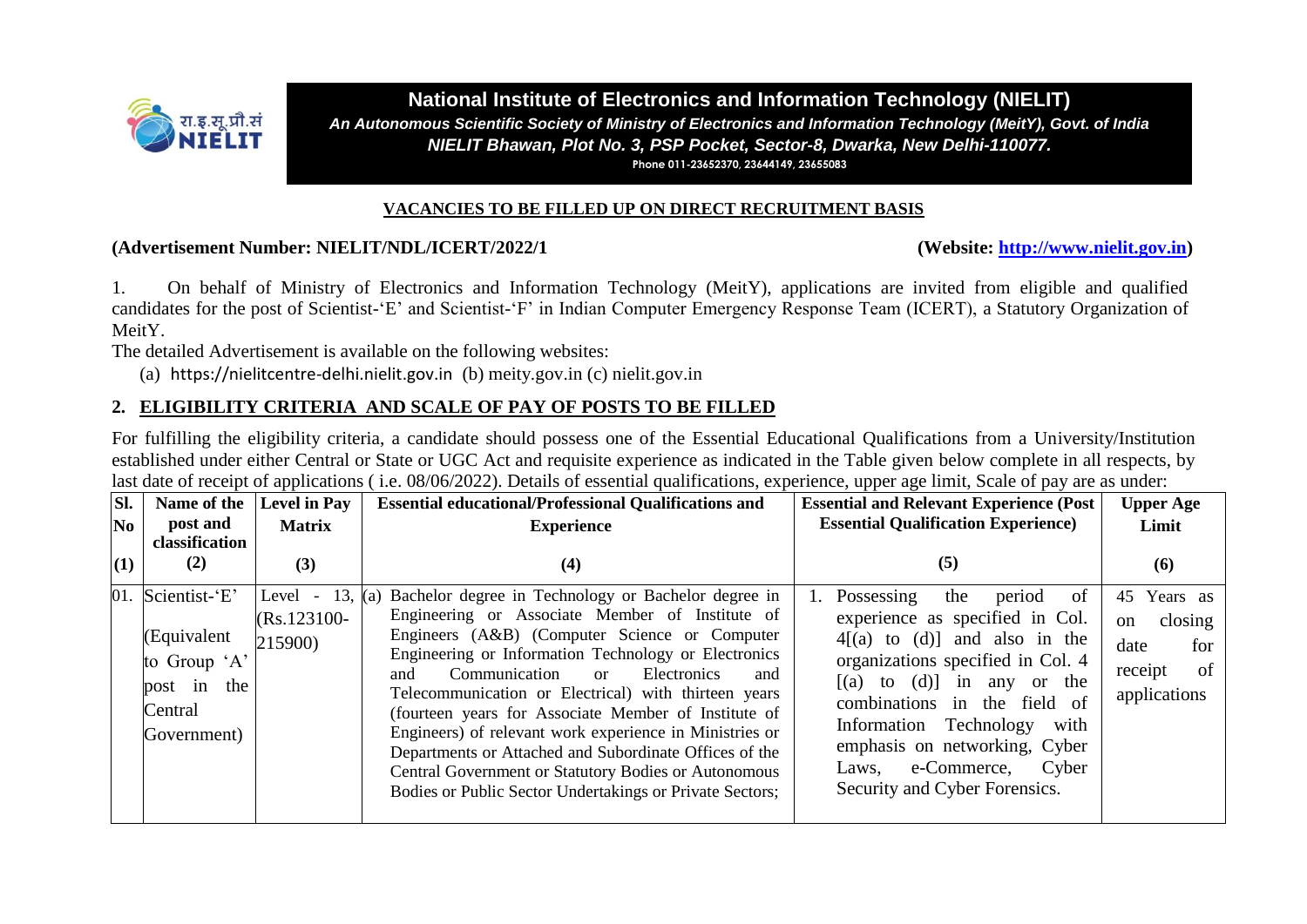| <b>Or</b>                                                                                                                                                                                                                                                                                                                                                                                                                                |                                                                                                                                                                                                                                                                                                                                                                     |
|------------------------------------------------------------------------------------------------------------------------------------------------------------------------------------------------------------------------------------------------------------------------------------------------------------------------------------------------------------------------------------------------------------------------------------------|---------------------------------------------------------------------------------------------------------------------------------------------------------------------------------------------------------------------------------------------------------------------------------------------------------------------------------------------------------------------|
| (b) Master degree in Science (M.Sc.) (Physics or<br>Electronics or Applied Electronics) with fourteen years<br>of relevant work experience in Ministries or<br>Departments or Attached and Subordinate Offices of<br>the Central Government or Statutory Bodies or<br>Autonomous Bodies or Public Sector Undertakings or<br>Private Sectors;<br><b>Or</b>                                                                                | 2. Working knowledge in the following<br>one or more areas is desirable –<br>(i) Financial Services Sector; or<br>(ii) Energy or Power Sector; or<br>(iii) Telecommunications Sector; or<br>(iv) Information and Communications<br>Technology and Cyber Security<br>Sector; or<br>(v) Transport Sector; or<br>(vi) Manufacturing Sector; or<br>(vii) Health Sector. |
| (c) Department of Electronics and Accreditation of<br>Computer Courses (DOEACC) B-Level or Graduate<br>Institute of Electronics and Telecommunication<br>Engineers (IETE) with fourteen years of relevant work<br>experience in Ministries or Departments or Attached<br>and Subordinate Offices of the Central Government or<br>Statutory Bodies or Autonomous Bodies or Public<br>Sector Undertakings or Private Sectors;<br><b>Or</b> |                                                                                                                                                                                                                                                                                                                                                                     |
| (d) Master in Computer Application (MCA) with fourteen<br>years of relevant work experience in Ministries or<br>Departments or Attached and Subordinate Offices of<br>the Central Government or Statutory Bodies or<br>Autonomous Bodies or Public Sector Undertakings or<br>Private Sectors.                                                                                                                                            |                                                                                                                                                                                                                                                                                                                                                                     |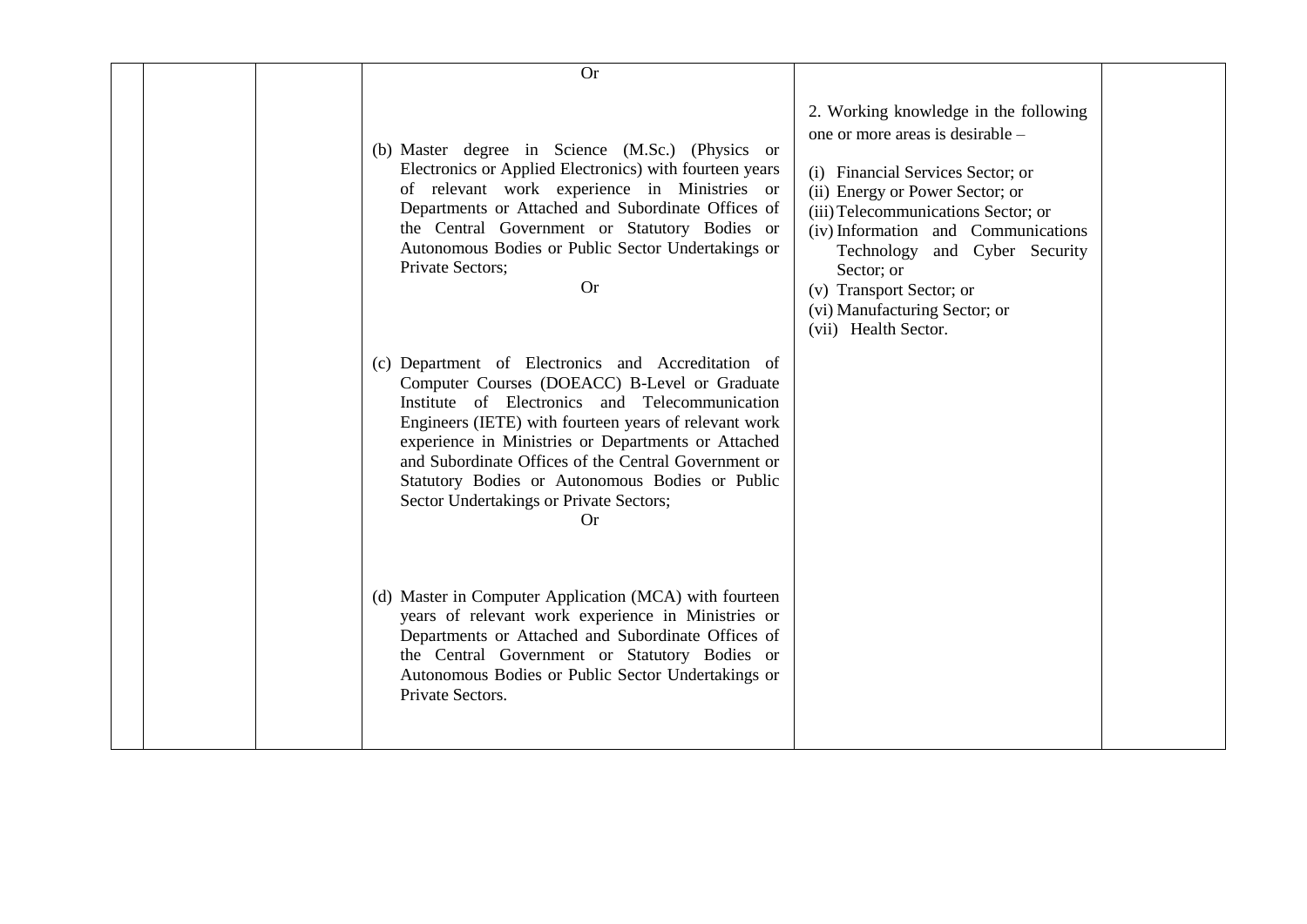| $\overline{02}$ | Scientific 'F' |                | Level $-$ 13A, (a) Bachelor degree in Technology or Bachelor degree in |       | Possessing the period of experience            | 50 Years as   |
|-----------------|----------------|----------------|------------------------------------------------------------------------|-------|------------------------------------------------|---------------|
|                 |                | $(Rs.131100 -$ | Engineering or Associate Member of Institute of                        |       | as specified in Col. 4 $[(a)$ to $(d)]$ and    | closing<br>on |
|                 | (Equivalent    | 216600)        | Engineers (A&B) (Computer Science or Computer                          |       | also in the organizations specified in         | for<br>date   |
|                 | to Group 'A'   |                | Engineering or Information Technology or Electronics                   |       | Col. 4 $[(a)$ to $(d)]$ in any or the          |               |
|                 | post in the    |                | Communication<br>Electronics<br>and<br><b>or</b><br>and                |       | combinations of the fields, namely:-           | of<br>receipt |
|                 |                |                | Telecommunication or Electrical) with eighteen years                   |       | Overall implementation<br>(i)<br>and           | applications. |
|                 | Central        |                | (nineteen years for Associate Member of Institute of                   |       | operationalisation of project and              |               |
|                 | Government)    |                | Engineers) of relevant work experience in Ministries or                |       | management of administrative                   |               |
|                 |                |                | Departments or Attached and Subordinate Offices of the                 |       | and technical processes;                       |               |
|                 |                |                | Central Government or Statutory Bodies or                              | (ii)  | Direct and control of activities,              |               |
|                 |                |                | Autonomous Bodies or Public Sector Undertakings or                     |       | installation and implementation                |               |
|                 |                |                | Private Sectors;                                                       |       | of infrastructure, systems;                    |               |
|                 |                |                | <b>Or</b>                                                              | (iii) | Infuse innovation and creativity               |               |
|                 |                |                | (b) Master degree in Science (M.Sc.) (Physics or                       |       | to strategic plans, operational<br>procedures; |               |
|                 |                |                | Electronics or Applied Electronics) with nineteen years                | (iv)  | Coordinating and maintaining                   |               |
|                 |                |                | of relevant work experience in Ministries or                           |       | strong relationship among all                  |               |
|                 |                |                | Departments or Attached and Subordinate Offices of the                 |       | groups and stakeholders;                       |               |
|                 |                |                | Central Government or Statutory Bodies<br><sub>or</sub>                | (v)   | Experience in the field of                     |               |
|                 |                |                | Autonomous Bodies or Public Sector Undertakings or                     |       | Information Technology with                    |               |
|                 |                |                | Private Sectors;                                                       |       | emphasis on networking, Cyber                  |               |
|                 |                |                | <b>Or</b>                                                              |       | Laws, e-Commerce, Cyber                        |               |
|                 |                |                |                                                                        |       | Security and Cyber Forensics.                  |               |
|                 |                |                | (c) Department of Electronics and Accreditation of                     |       |                                                |               |
|                 |                |                | Computer Courses (DOEACC) B-Level or Graduate                          |       | 2. Working<br>knowledge<br>in<br>the           |               |
|                 |                |                | Institute of Electronics and Telecommunication                         |       | following one or more areas is                 |               |
|                 |                |                | Engineers (IETE) with nineteen years of relevant work                  |       | $desirable -$                                  |               |
|                 |                |                | experience in Ministries or Departments or Attached                    |       |                                                |               |
|                 |                |                | and Subordinate Offices of the Central Government or                   |       | (i) Financial Services Sector; or              |               |
|                 |                |                | Statutory Bodies or Autonomous Bodies or Public                        |       | (ii) Energy or Power Sector; or                |               |
|                 |                |                | Sector Undertakings or Private Sectors;                                |       | (iii) Telecommunications Sector; or            |               |
|                 |                |                | <b>Or</b>                                                              |       | (iv) Information and Communications            |               |
|                 |                |                |                                                                        |       | Technology and Cyber Security                  |               |
|                 |                |                | (d) Master in Computer Application (MCA) with nineteen                 |       | Sector; or                                     |               |
|                 |                |                | years of relevant work experience in Ministries or                     |       | (v) Transport Sector; or                       |               |
|                 |                |                | Departments or Attached and Subordinate Offices of the                 |       | (vi) Manufacturing Sector; or                  |               |
|                 |                |                | Central Government or Statutory Bodies<br><sub>or</sub>                |       | (vii) Health Sector.                           |               |
|                 |                |                | Autonomous Bodies or Public Sector Undertakings or                     |       |                                                |               |
|                 |                |                | Private Sectors.                                                       |       |                                                |               |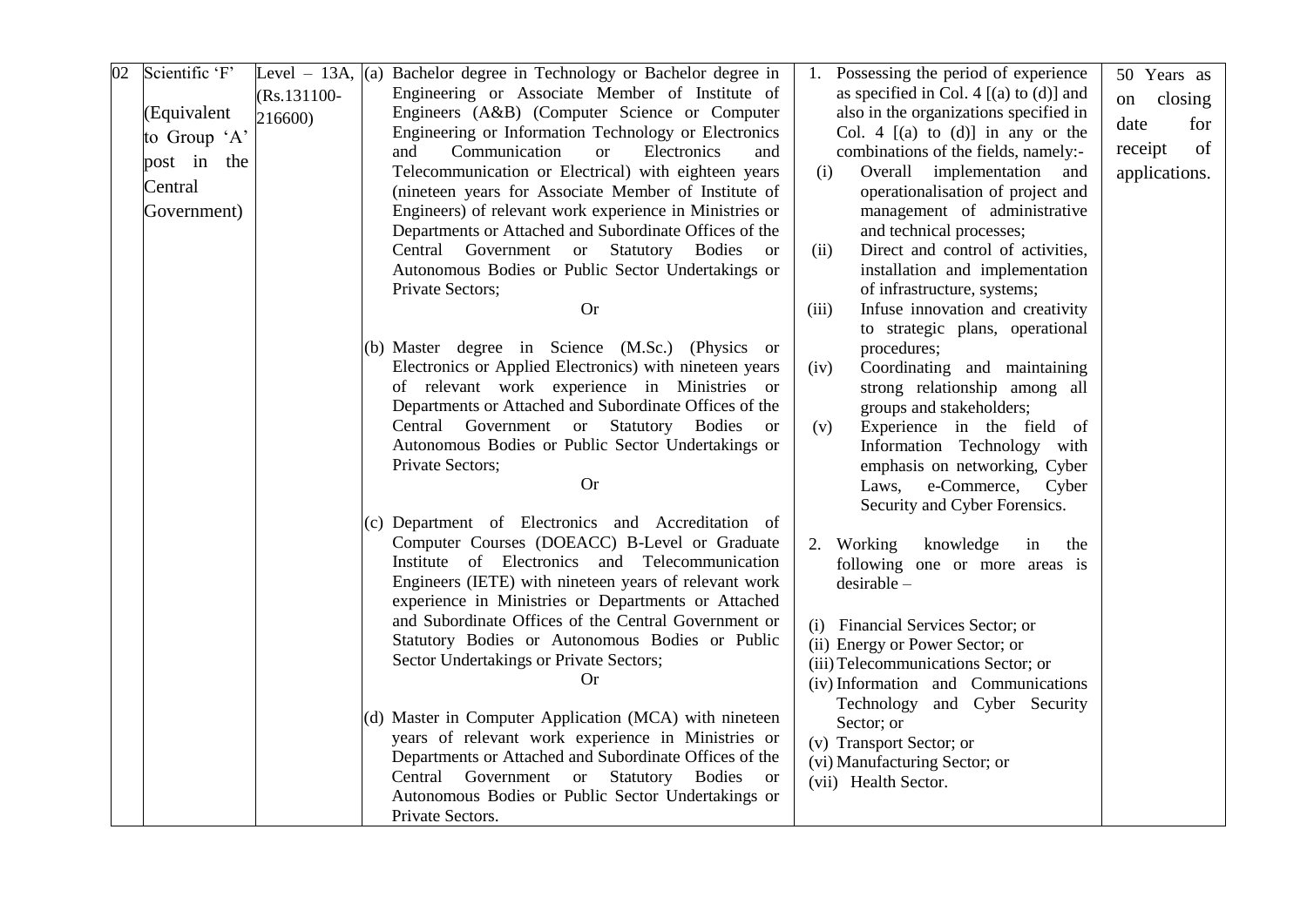#### **2.1 Details of Vacancies:**

| <b>Post Name</b> | <b>Total</b>     | <b>Unreserved</b> |  |
|------------------|------------------|-------------------|--|
|                  | <b>Vacancies</b> | (UR)              |  |
| Scientist 'E'    |                  |                   |  |
| Scientist 'F'    |                  |                   |  |

- The number of vacancies indicated in the above table are tentative and may increase or decrease, depending upon requirements.
- There is no vacancy reserved for PWBD category. However the posts are identified suitable for candidates falling under subcategory :

| Identified suitable for       | (a) Locomotor Disability (OA, OL, BL, OAL) including cerebral palsy, leprosy cured, dwarfism, acid |
|-------------------------------|----------------------------------------------------------------------------------------------------|
|                               | attack victims and muscular dystrophy                                                              |
|                               | (b) Low Vision                                                                                     |
|                               | (c) Hard of Hearing                                                                                |
|                               | (d) Multiple Disabilities from amongst (a) to (c) except deaf and blindness.                       |
| <b>Functional Requirement</b> | S, ST, W, MF, RW, SE, C                                                                            |
| for PWBD category             |                                                                                                    |

## **2.2 Age Limit:**

- Upper Age limit as denoted in table (Column 6) above as on closing date of receipt of applications i.e. 08/06/2022
- The upper age limit in respect of SC, ST, OBC (wherever posts are reserved) and Persons with Disabilities (minimum 40% disability) and other special categories of persons shall be relaxable as per Govt. Rules and Orders issued from time to time.
- The upper age limit in respect of Government Servants, Ex-servicemen and other special categories of persons are relaxable in accordance with the orders issued by the Central Government, from time to time, in this regard.
- Age relaxation:
	- i) Upto 05 years in case of SC/ST candidates for the posts reserved for them.
	- ii) Upto 03 years in case of OBC (Non Creamy Layer (NCL)) candidates for the posts reserved for them.
	- iii) Upto 10 years for PWBD (15 years for SC/ST and 13 years for OBC candidates for the posts reserved for them).
	- iv) For ex-servicemen, as per rules.
	- v) 5 years for regularly appointed Central Civilian Govt. employees working in posts which are in the same line or allied cadres and where a relationship could be established that the service already rendered in a particular post will be useful for the efficient discharge of the duties of the advertised posts. Decision in this regard will rest with ICERT. This relaxation will be admissible to Central Govt. employees with 3 years of continuous service.
- **2.3 Place of Posting:** The person selected may be posted anywhere in INDIA in the interest of the Organization.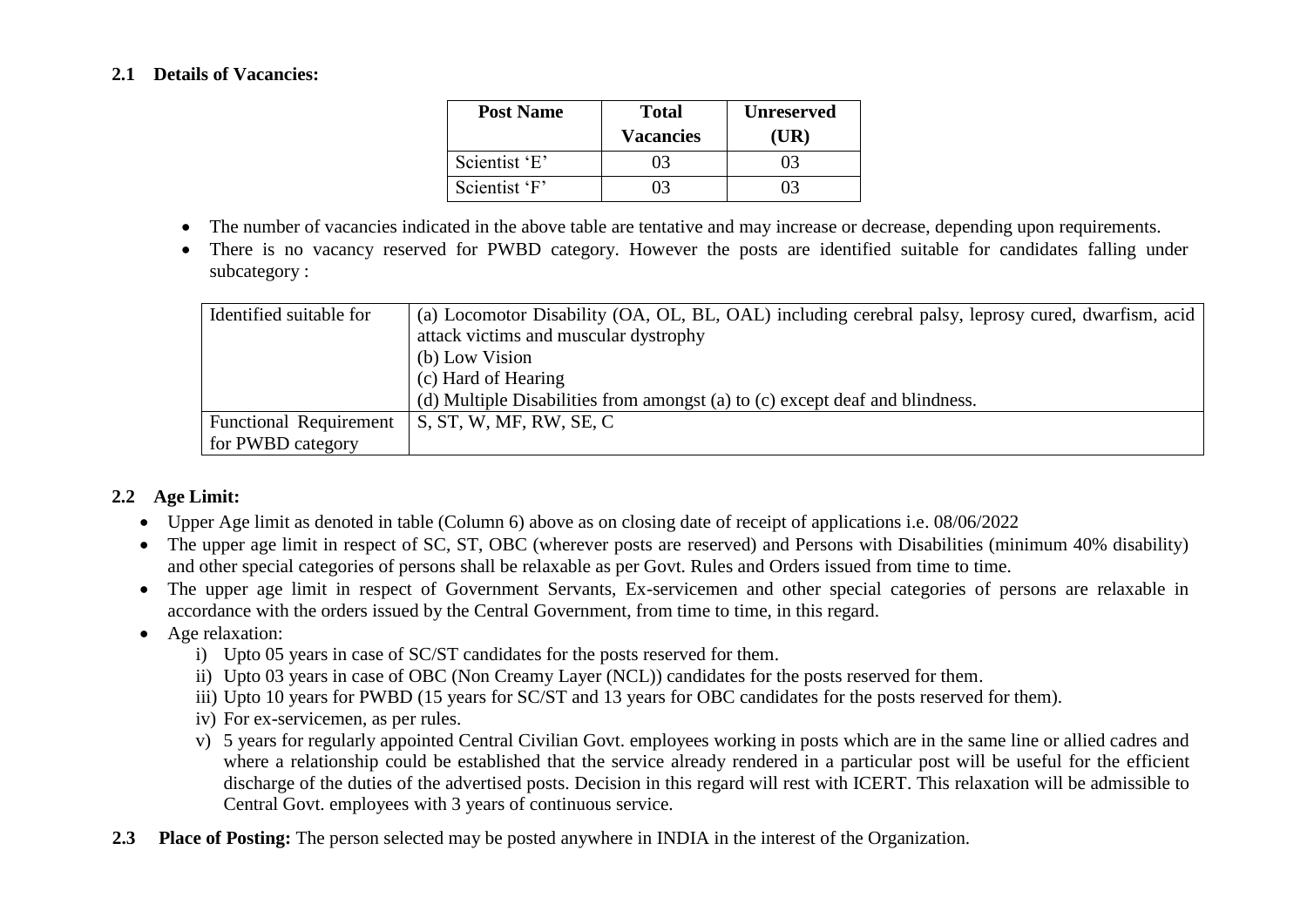# **3. Place of Interview: Interviews shall be conducted only at Delhi.**

## **4. Selection Process**

- i. The Direct recruitment to the posts of Scientist E and Scientist F would be done through a two stage process i.e Evaluation of the academic records followed by personal interaction/ interview.
- ii. The applications received would be evaluated by the Evaluation Committee and marks would be awarded for academic qualifications, experience, publications etc. The details of various parameters and weightage of marks have been indicated below:

|      | 1. Norms for the post of Scientist 'E'                                                                              |                                                                                                                                                                                                                                                                                                                                                                                   |                   |  |  |
|------|---------------------------------------------------------------------------------------------------------------------|-----------------------------------------------------------------------------------------------------------------------------------------------------------------------------------------------------------------------------------------------------------------------------------------------------------------------------------------------------------------------------------|-------------------|--|--|
| S.No | <b>Particulars</b>                                                                                                  | <b>Weightage of Marks</b>                                                                                                                                                                                                                                                                                                                                                         | <b>Max. Marks</b> |  |  |
| (a)  | Matriculation<br>(Class X)                                                                                          | 0.06 Mark for each percent                                                                                                                                                                                                                                                                                                                                                        | 06 Marks          |  |  |
| (b)  | $10+2$<br>(Intermediate)                                                                                            | 0.1 Mark for each percent                                                                                                                                                                                                                                                                                                                                                         | 10 Marks          |  |  |
| (c)  | Essential<br>Qualification i.e basic<br>qualification required<br>for the post                                      | 0.4 Mark for each percent in the degree of Essential<br>Qualification                                                                                                                                                                                                                                                                                                             | 40 Marks          |  |  |
| (d)  | Ph.D.<br>in<br>field                                                                                                | relevant   Full Marks for awarded Ph.D. Degree                                                                                                                                                                                                                                                                                                                                    | 10 Marks          |  |  |
| (e)  | Experience<br>relevant field<br>(Maximum 12 years<br>in Govt./ Semi-Govt./<br>Private<br>would<br>be<br>considered) | in   2.5 Marks for each completed year in Govt./ Semi-Government<br>in the relevant field and an appropriate level after completion of<br>essential qualification.<br>1.75 Marks for each completed year in private organisation in<br>the relevant field and an appropriate level after completion of<br>essential qualification.                                                | 30 Marks          |  |  |
| (f)  | <b>Journal Publications</b>                                                                                         | 2 Marks for publication of each paper in International Journal<br>and 1 Mark for publication of each paper in National Journal,<br>having Impact Factor of at-least One and indexed in any of the<br>following:<br>Web of Science [SCI (Science Citation Index), SSCI<br>(i)<br>(Social Sciences Citation Index), SCI-expanded<br>(Science Citation Index Expanded)]<br><b>OR</b> | 16 Marks          |  |  |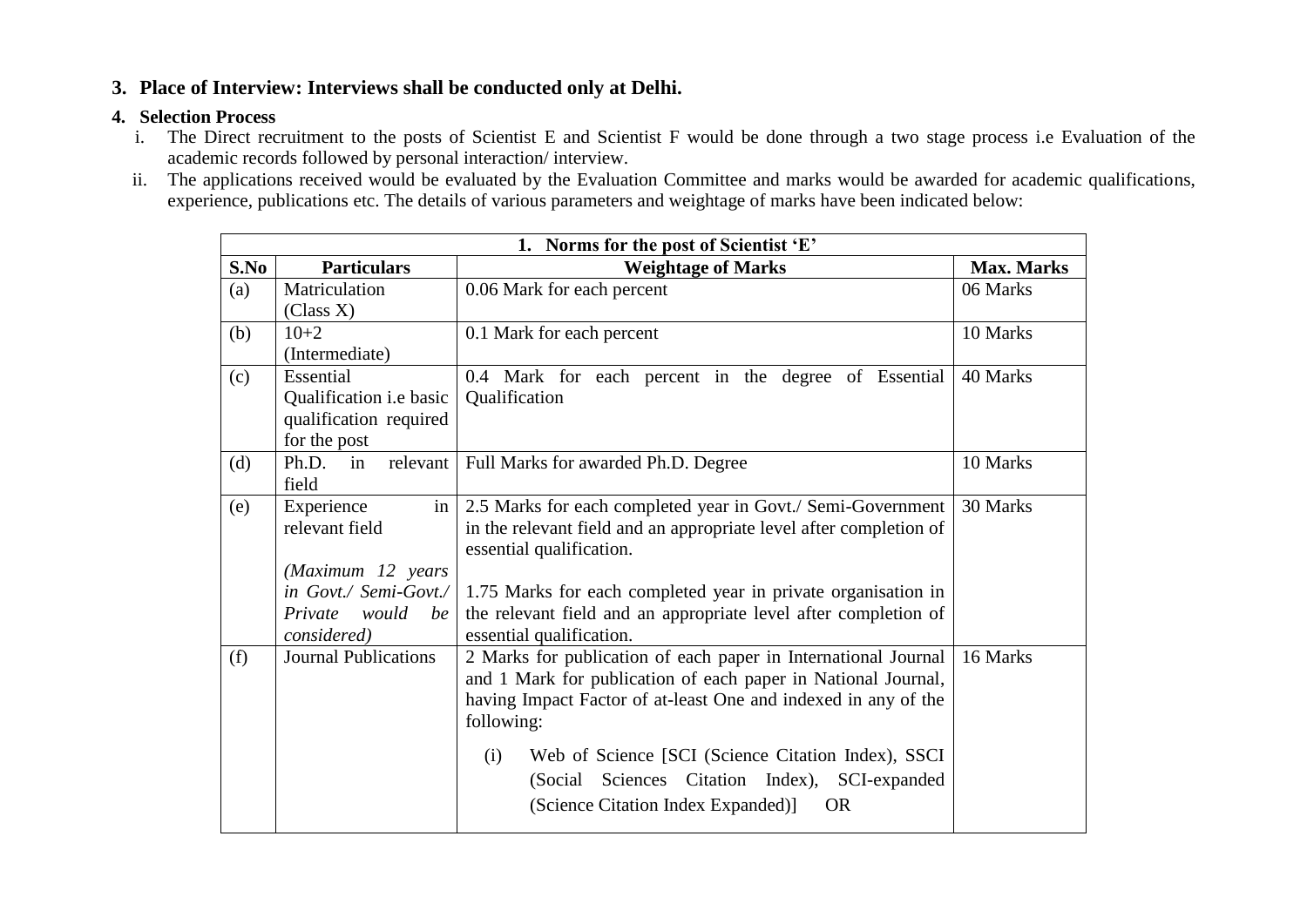|     |                                       | <b>SCOPUS</b><br>$\left(11\right)$                                                                                             |           |
|-----|---------------------------------------|--------------------------------------------------------------------------------------------------------------------------------|-----------|
| (g) | Conference<br><b>Publications</b>     | 1 Mark for each Conference Paper presented and published in   08 Marks<br>SCOPUS/IEEE/Springer indexed Conference proceedings. |           |
| (h) | Interview/<br>Personal<br>Interaction |                                                                                                                                | 30 Marks  |
|     | <b>Total</b>                          |                                                                                                                                | 150 Marks |

*(The above mentioned norms are further subject to General Notes given at Point 4.(vi) below)*

|      | 2. Norms for the post of Scientist 'F' |                                                                  |                   |  |  |
|------|----------------------------------------|------------------------------------------------------------------|-------------------|--|--|
| S.No | <b>Particulars</b>                     | <b>Weightage of Marks</b>                                        | <b>Max. Marks</b> |  |  |
| (a)  | Matriculation                          | 0.03 Mark for each percent                                       | 03 Marks          |  |  |
|      | (Class X)                              |                                                                  |                   |  |  |
| (b)  | $10+2$                                 | 0.05 Mark for each percent                                       | 05 Marks          |  |  |
|      | (Intermediate)                         |                                                                  |                   |  |  |
| (c)  | Essential                              | 0.4 Mark for each percent in the degree of Essential             | 40 Marks          |  |  |
|      | Qualification <i>i.e</i> basic         | Qualification                                                    |                   |  |  |
|      | qualification required                 |                                                                  |                   |  |  |
|      | for the post                           |                                                                  |                   |  |  |
| (d)  | Ph.D.<br>in                            | relevant   Full Marks for awarded Ph.D. Degree                   | 10 Marks          |  |  |
|      | field                                  |                                                                  |                   |  |  |
| (e)  | Experience<br>in                       | 2 Marks for each completed year in Govt./ Semi-Government in     | 36 Marks          |  |  |
|      | relevant field                         | the relevant field and an appropriate level after completion of  |                   |  |  |
|      |                                        | essential qualification.                                         |                   |  |  |
|      | (Maximum 18 years                      |                                                                  |                   |  |  |
|      | in Govt./ Semi-Govt./                  | 1.5 Marks for each completed year in private organisation in the |                   |  |  |
|      | Private would<br>be                    | relevant field and at an appropriate level after completion of   |                   |  |  |
|      | considered)                            | essential qualification.                                         |                   |  |  |
| (f)  | <b>Journal Publications</b>            | 2 Marks for publication of each paper in International Journal   | 18 Marks          |  |  |
|      |                                        | and 1 Mark for publication of each paper in National Journal,    |                   |  |  |
|      |                                        | having Impact Factor of at-least One and indexed in any of the   |                   |  |  |
|      |                                        | following:                                                       |                   |  |  |
|      |                                        | Web of Science [SCI (Science Citation Index),<br>(i)             |                   |  |  |
|      |                                        | SSCI (Social Sciences Citation Index), SCI-                      |                   |  |  |
|      |                                        | expanded (Science Citation Index Expanded)]                      |                   |  |  |
|      |                                        |                                                                  |                   |  |  |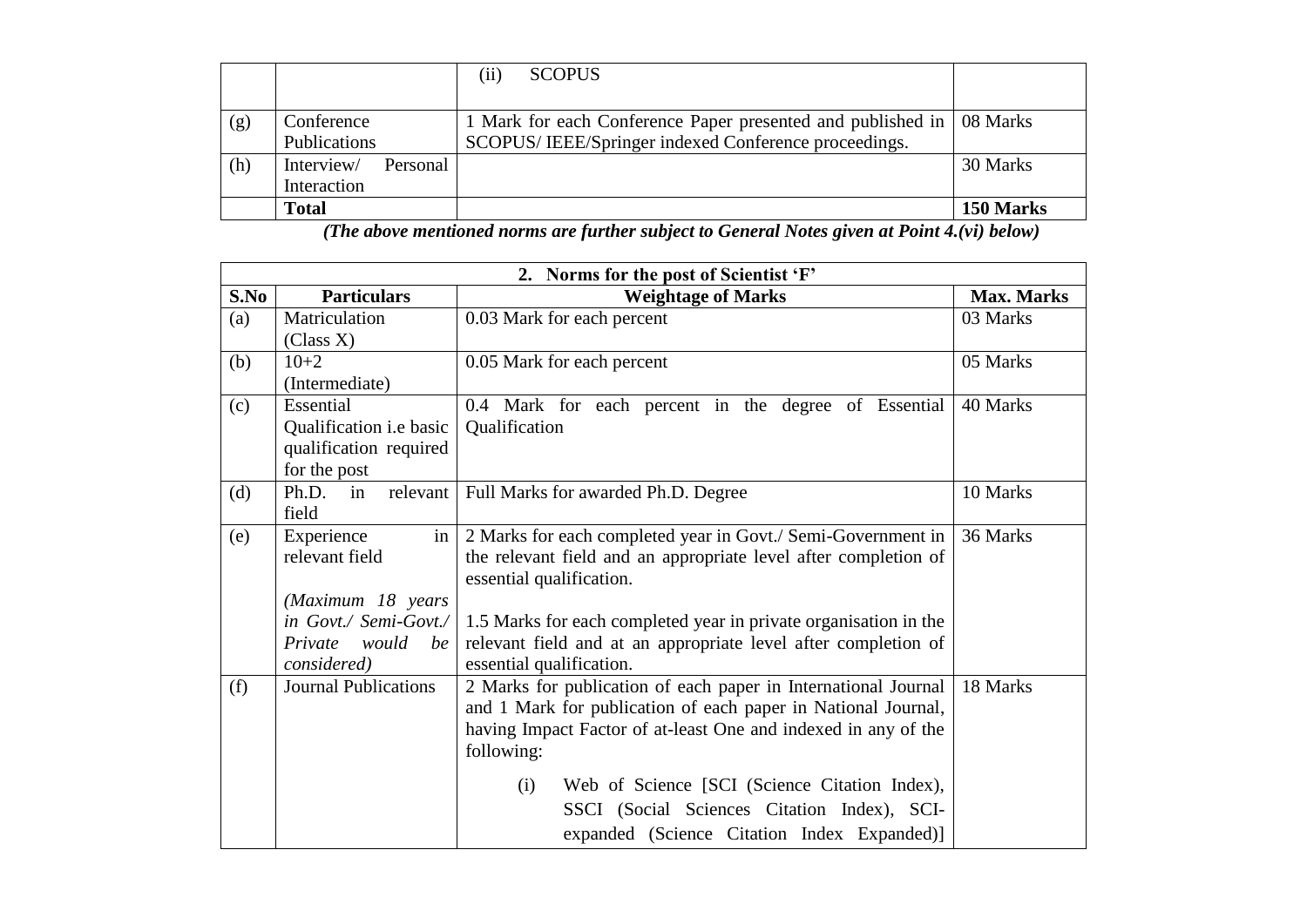|     |                        | <b>OR</b>                                                              |           |
|-----|------------------------|------------------------------------------------------------------------|-----------|
|     |                        | <b>SCOPUS</b><br>(i)                                                   |           |
| (g) | Conference             | 1 Mark for each Conference Paper presented and published in   08 Marks |           |
|     | <b>Publications</b>    | SCOPUS/IEEE/Springer indexed Conference proceedings.                   |           |
| (h) | Interview/<br>Personal |                                                                        | 30 Marks  |
|     | Interaction            |                                                                        |           |
|     | Total                  |                                                                        | 150 Marks |

*(The above mentioned norms are further subject to General Notes given at Point 4.(vi) below)*

- iii. A merit list of shortlisted candidates would be drawn based on the marks obtained out of 120 marks (excluding 30 marks for interview) and candidates in the ratio of 1:3 would be called for personal interaction/ interview i.e for each post, three candidates would be called for interview in their order of merit.
- iv. Final Merit List would be prepared based on the marks obtained out of a maximum of 150 marks i.e marks obtained in the Evaluation process (max 120 marks) and in the interview (max 30 marks) would be added to arrive at the final score.
- v. In case more than one candidate secures equal marks, tie shall be resolved by Date of Birth with older candidate placed higher in merit.
- vi. The candidates selected for the posts of Scientist-E and Scientist-F shall be on probation for a period of one year.

# *vii. GENERAL NOTES*

- a. All subjects offered at Class X level would be considered for evaluation purpose. Further, if the marks obtained under Class X, Class XII and Essential Qualification category are given as CGPA, then the same would be converted into percentage and evaluated on the basis of published formula of the institute, to be provided by the candidate. Wherever formula for conversion of CGPA into percentage is not given/ available, then the generic formula prescribed by AICTE would be used.
- b. Marks obtained in Physics, Chemistry, Mathematics (PCM) (in combination or alone, where not available) would only be considered for evaluation at 10+2 (Intermediate) stage. For e.g. if a candidate had only one subject out of PCM, then marks obtained in that subject would only be considered for evaluation. Similarly, if a candidate has different combination of subjects like PCB (Physics, Chemistry, Biology), then marks obtained in Physics and Chemistry would only be considered for evaluation.
- c. A candidate who fulfills the eligibility criteria, with multiple educational qualifications would have the option to offer marks of any one eligible qualification for the purpose of awarding marks under the category of essential qualifications. Candidate should accordingly choose the Essential qualification in online application form.
- d. Required experience in reverse chronological order would be considered for evaluation.
- e. In case a candidate qualified the experience criteria based on combined experience in Government and Private organisations, then for marking purpose, period of more than six months would be considered as a complete year, while period of less than six months would be ignored. However, the total number of years considered for evaluation (after such rounding off) should not exceed the experience prescribed for the said post.
- f. Candidate would be required to indicate the experience gained in the relevant field in about 250 words.
- g. Candidates would also be required to submit a Statement of Purpose (SOP) (max 100 words) along with the application form.
- h. Educational Qualification Certificates along with Experience Certificates and other documents needed for evaluation would be required to uploaded along with the application form.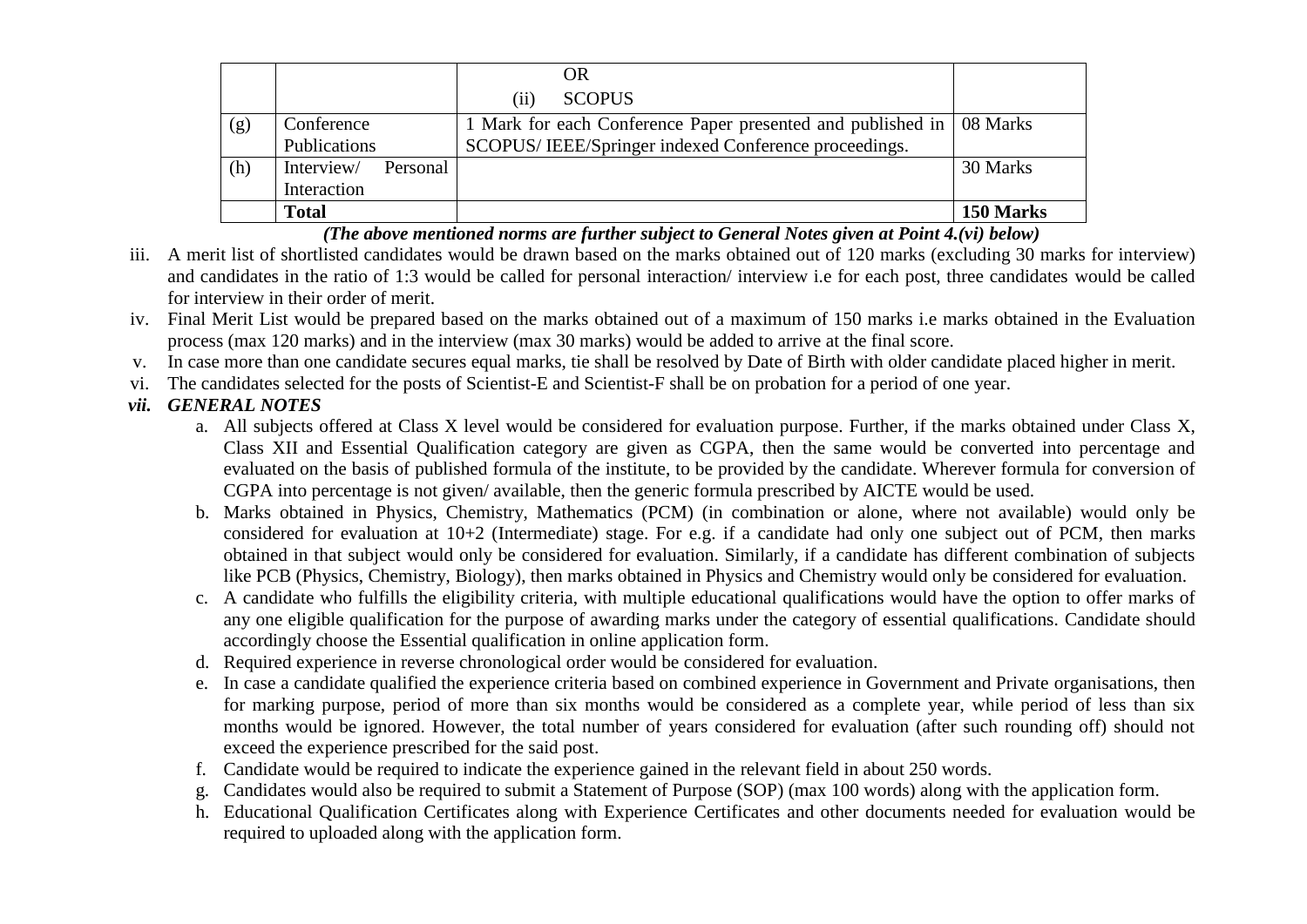i. The decision of the Evaluation Committee taken for resolving any issue during the evaluation of the applications would be final.

## **5. How to Apply**

- i. **Before applying, Candidates are advised to go through this advertisement carefully in detail for determining their eligibility as per laid down criteria for the post.**
- ii. The admission at all the stages of the recruitment will be purely provisional subject to satisfying the prescribed eligibility conditions.
- iii. Candidates are requested to **apply ONLINE at [https://nielitcentre-delhi.nielit.gov.in](https://nielitcentre-delhi.nielit.gov.in/) between 10/05/2022 (11:30 a.m) and 08/06/2022 (05:30 p.m).** No other means/mode of application will be accepted. Candidates are required to have valid e-mail identification and active mobile number. The procedure/steps for filling up of online applications are available at **[https://nielitcentre-delhi.nielit.gov.in](https://nielitcentre-delhi.nielit.gov.in/)** under '**Instructions for Filling Application"** on the Home Page.
- iv. The application shall be treated complete only if all the mandatory Steps are completed successfully. In case candidate is not able to submit fee by closing date and time, or the application is otherwise incomplete, his/her candidature will summarily be rejected.
- v. Applicant can view the Application details from the View/Print Application menu option available in their login. **Applicant is required to make sure that "Application Status" on application form is "Submitted Successfully" otherwise application will be treated as incomplete and summarily rejected**.
- vi. **Application Fees:** The applicants shall pay the **Application Fee** at the rates indicated in the Table below through online payment mode via application software only:

| Category                           |                               |  |  |
|------------------------------------|-------------------------------|--|--|
| <b>SC/ST/PWBD/Women candidates</b> | <b>General and all others</b> |  |  |
| Rs. 400/- per application          | Rs.800/- per application.     |  |  |

The processing charges towards remittance of Application Fee and service tax, if any, will have to be borne by the candidate. Fee through any other mode like Demand Draft, Pay Order, Cheque or Challan will not be accepted.

## **6. ACTION AGAINST MISCONDUCT**

Candidates are advised in their own interest that they should not furnish any particulars that are false, tampered of, fabricated and should not suppress any material information. A candidate is liable to be prosecuted if during or at any stage of recruitment, he/she has been found guilty of

- a. Resorting to any irregular means in connection with his/her candidature during selection process
- b. Obtaining support for his/her candidature by any means.

Such candidate in addition to rendering himself/herself liable to criminal prosecution may also be liable to be:

- Disqualified.
- Debarred either permanently or for a specified period from any examination/recruitment to be conducted by MeitY, its attached offices and statutory organizations.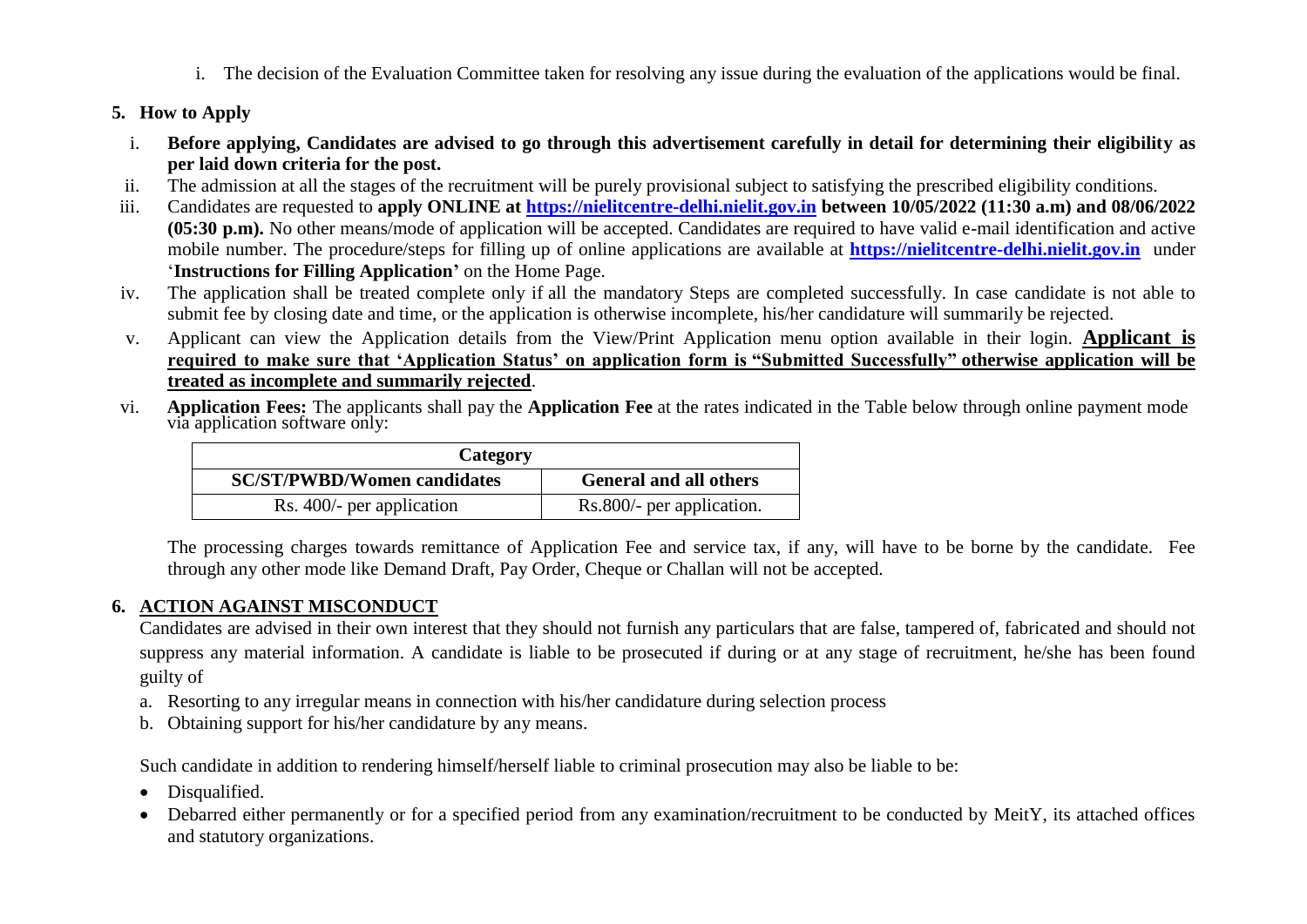# **7. IMPORTANT INSTRUCTIONS/INFORMATION**

- i. CITIZENSHIP: A Candidate must be either: (a) a citizen of India, or (b) a subject of Nepal, or (c) a subject of Bhutan, or (d) a Tibetan refugee who came over to India before 1st January, 1962 with the intention of permanently settling in India, or (e) a person of Indian origin who has migrated from Pakistan, Burma, Sri Lanka or East African countries of Kenya, Uganda, the United Republic of Tanzania (formerly Tanganyika and Zanzibar), Zambia, Malawi, Zaire, Ethiopia and Vietnam with the intention of permanently settling in India. Provided that a candidate belonging to categories (b), (c), (d) and (e) above shall be a person in whose favour a certificate of eligibility has been issued by the Government of India.
- ii. Indian Computer Emergency Response Team is a Statutory Organisation and its employee's status is not at par with their counterparts in the Government Service. Some of the facilities such as CGHS, Government Accommodation etc. are also not available for the staff of ICERT.
- iii. The cut-off date for calculating the age as well as completion of eligibility conditions with regard to essential qualifications and experience will be last date of receiving applications i.e. 08/06/2022. The cut of date for completion of all particulars and validity for which marks will be awarded by the evaluation committee will also be 08/06/2022. The cut off date will remain unchanged even in case of extension of the closing date for submission of applications.
- iv. NIELIT will not be responsible in case of incomplete transactions during the online payment process. It is the sole responsibility of the candidate to ensure that the correct payment of application fee has been made successfully. Application fee once paid is non-refundable. Applicants, in their own interest, should check their eligibility for the post before remitting the application fee. Only qualifications mentioned against each post shall be considered for determining the eligibility.
- v. **The candidate applying for both the posts should register on the website only once using their primary email ID and primary mobile number and apply from the same Registration ID and login for all the posts. In case Registration ID is not same in both the applications submitted, it may lead to rejection of candidature.**
- vi. Correspondences in connection with the recruitment will be made by NIELIT through e-mails / SMS only on the candidates registered email-id and mobile number. The candidates must, therefore, regularly check their e-mail / SMS. Candidates are also advised to visit the website frequently for latest updates.
- vii. The candidate shall submit only one application against each post. Failure to do so may lead to rejection/cancellation of the Applications.
- viii. Applicants applying for more than one post should submit separate applications for each post and remit the application fee for each post separately.
- ix. If at any point of time it is found that the information furnished by the candidate was incorrect in any respect or forged /fabricated documents were presented by any candidate, his/her candidature will be cancelled and in case the candidate has already joined the post, his services shall be summarily terminated.
- x. Each candidate shall affix his/her recent colour passport size photograph (of size 3.5 cms x 4.5 cms) on a White Paper and then append his/her signatures with Black/Blue Pen in another box of 3.5 cms x 1.5cms below the photograph on the same Paper. Scan the above photo and signature in a single file in JPG format of size not more than 50 KB and upload the same at appropriate space provided in the on-line Application Form. Each candidate has to upload scanned copy of Signature separately also at appropriate space.